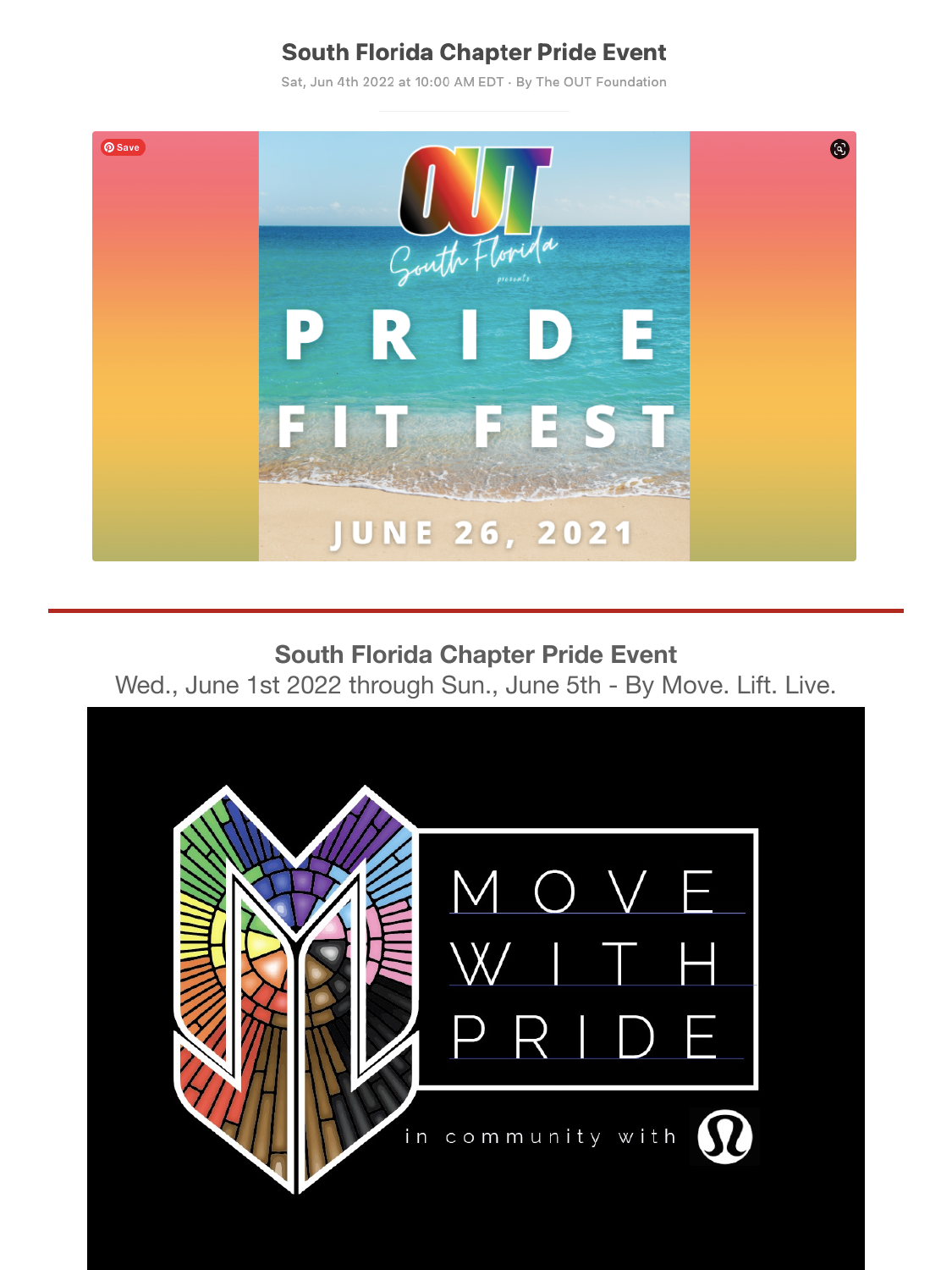



### DATE & TIME

Wed., June 1st 2022 @ 6pm

to

Sun., June 5th 2022 @ 1pm



### **EVENT DETAILS**

You're invited to come #sweatforacause with OUTAthletics!

This is not your typical workout fundraiser - we're totally extra!

#### EVENT DETAILS

You're invited to come #sweatforacause and kick off international Pride month with Move. Lift. Live. and The OUT Foundation!

In community with lululemon, we're proud to host a 5-day series celebrating the South Florida LGBTQ+ community and elevating pride through community, consciousness and inspiration.

MLL will be hub and safe space for celebration, health, wellness, learning and community. During the 5-days, we'll be amplifying queer artists, drag queens, athletes, instructors and guest speakers through a mix of sweat events, workshops, socials/mixers, a run club and a drag brunch!

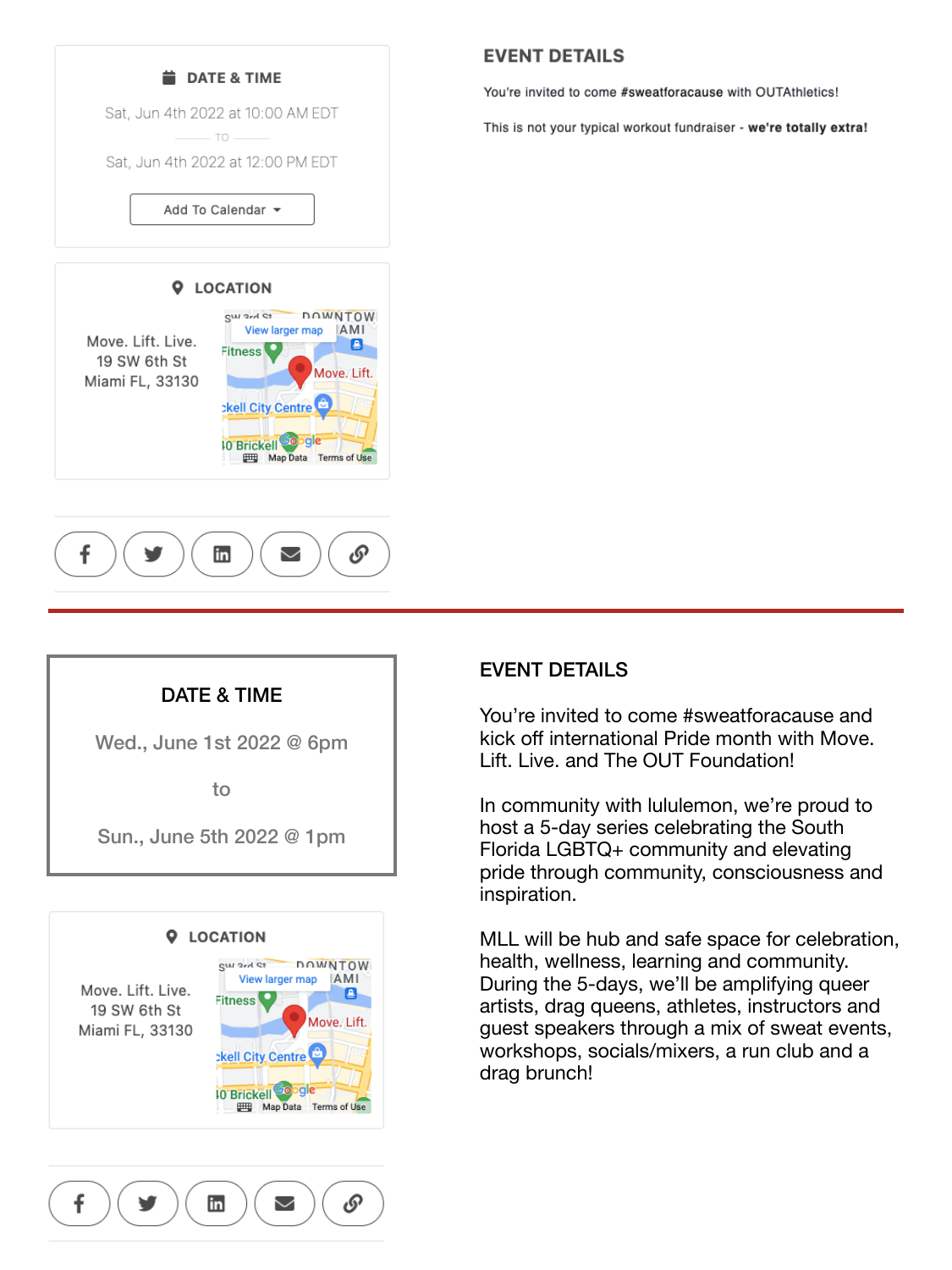# EVENT DETAILS CONTINUED

We are part of The OUT Foundation, a 501(c)(3)non-profit dedicated to improving the health and whole body wellness of the LGBTQ+ community. We are raising money to help fund OUTAthlete scholarships to underserved LGBTQ+ young adults who would benefit from access to safe, healthy, and welcoming fitness environments.

Our events are 100% inclusive, not only of gender, sexuality, but of all fitness levels.

Here's how it works!

1. Reserve your spot for any part or all parts of the 5-day series! Probably the most important step, really. Can't attend? You can still donate to the cause! Check out the field under the ticket options!\*

2. You'll get an email confirming your registration, asking you to fill out a form to specify your workout preferences, AND giving you a little step-bystep on sharing the event fundraising page—also an important part in helping to extend our reach!

Do you have to fundraise? Does it make you cooler, likeable, more awesome? Pshhh Duh! Every OUTAthletics event has a goal of raising the most funds as possible for The OUT Foundation. You can read more about our work here <https://www.iamout.org/>

3. Now that you're all registered and fundraising has begun, head on over to the OUTAthletics Shop and get yourself some gear...we recommend grabbing some more Pride gear wherever you can find it. Not that it's a beauty contest...but it's definitely a "who wore it best" contest. More rainbows. More reps.

That's it! We're super excited to have you at this amazing pride month launch series!

Bring friends. XO